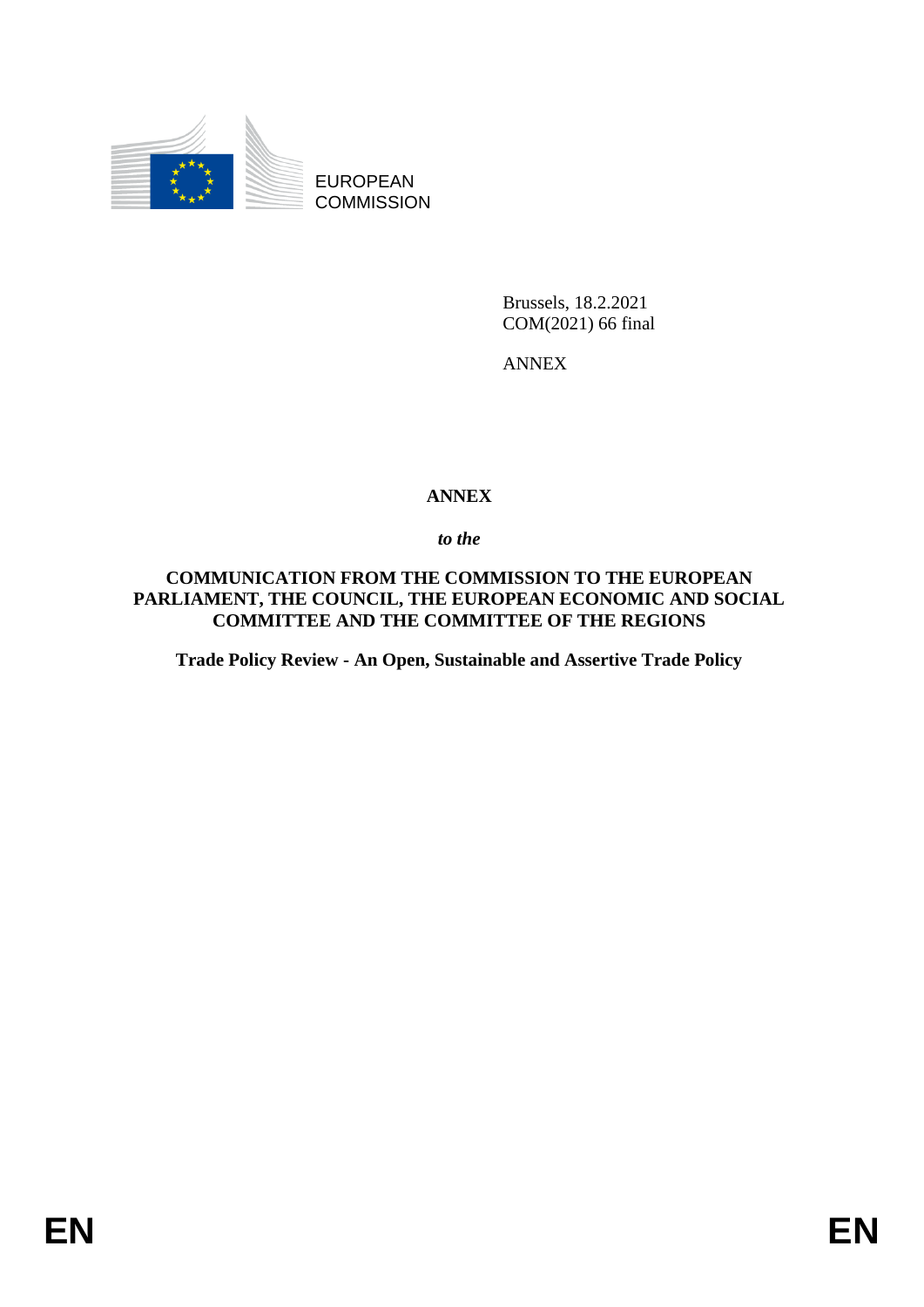# **ANNEX**

# **REFORMING THE WTO: TOWARDS A SUSTAINABLE AND EFFECTIVE MULTILATERAL TRADING SYSTEM**

## **1. Why does the WTO matter and why is it in crisis?**

#### *1.1 Why the WTO matters*

**Since the foundation of the multilateral trading system in 1947<sup>1</sup> , world trade has expanded 300-fold, and today makes up more than 60% of global GDP, supporting jobs, growth and investment around the world.** This is partly thanks to successive reductions in tariffs negotiated through the multilateral system: in 1947, applied tariffs ranged between 20% and 30%, today, the world's applied tariffs stand at an average of around 9%. But this is also thanks to the stability the system provides. The WTO's most-favoured nation principle (MFN) limits discrimination between goods and services from different trading partners. It provides a stable floor of economic openness that promotes competition on global markets based on efficiency and innovation. 60% of EU trade is conducted on MFN terms, including our trade with the United States, China, Russia and India. The rules of the WTO protect the interests of all trading nations against discriminatory, behind-the-border action and ensure that contingent trade protection is based on multilaterally agreed disciplines. Furthermore, the binding of tariffs has decreased the likelihood that countries increase tariffs as a response to shocks<sup>2</sup>, and the dispute settlement system has ensured compliance with the rules and avoided the escalation of trade conflicts.

Though more needs to be done, **the WTO has also contributed to global sustainable development**. The economic openness it has guaranteed has helped integrate many developing countries into the world economy, **lifting hundreds of millions of people out of poverty and decreasing inequalities between countries**<sup>3</sup> .

### *1.2 The reasons for the crisis*

1

Today's crisis affects all three functions of the WTO: **negotiations** have failed to modernise the rules, the **dispute settlement system** has *de facto* reverted to the days of the GATT where

<sup>1</sup> With the WTO's predecessor agreement, the General Agreement on Tariffs and Trade (GATT).

<sup>2</sup> Jakubik, A. and Piermartini, R. (2019). 'How WTO commitments tame uncertainty!', WTO Staff Working Papers ERSD-2019-06, World Trade Organization (WTO).

<sup>3</sup> World Bank Group and World Trade Organization (2015). *The Role of Trade in Ending Poverty*. World Trade Organization: Geneva. See also Commission on Growth and Development in 2018 *'The Growth Report: Strategies for Sustained Growth and Inclusive Development*'.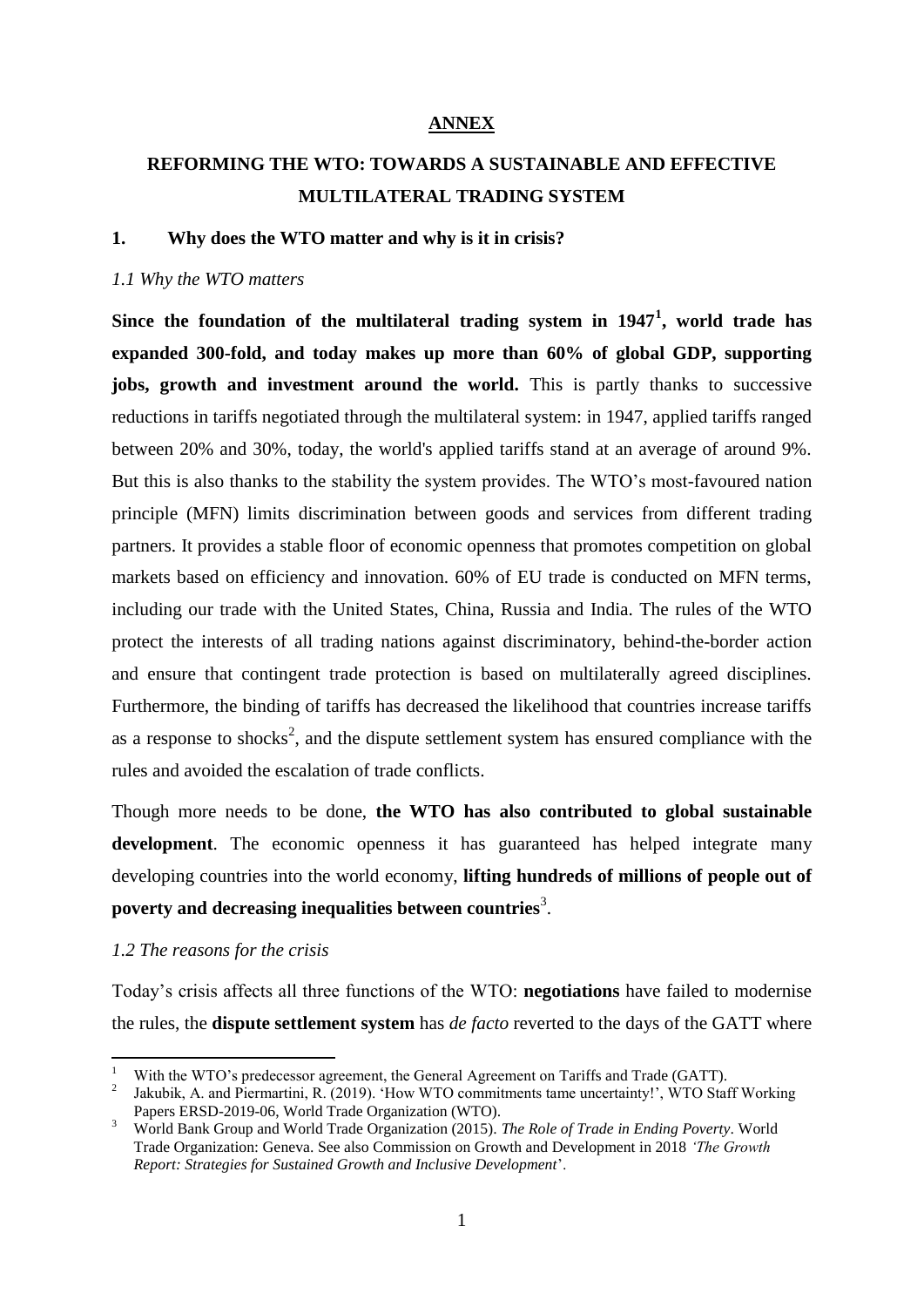panel reports could be blocked, and the **monitoring of trade policies** is ineffective. In addition, **the trade relationship between the US and China, two of the three largest WTO members, is currently largely managed outside WTO disciplines.**

A key driver of the crisis is that **China**'s accession to the WTO has not led to its transformation into a market economy. The level at which China has opened its markets does not correspond to its weight in the global economy, and the state continues to exert a decisive influence on China's economic environment with consequent competitive distortions that cannot be sufficiently addressed by current WTO rules. But the WTO **has not been able to negotiate new rules** to tackle this or other pressing issues (e.g. digital trade or sustainability). Reaching consensus among 164 members against the backdrop of today's diffuse global balance of power is a huge challenge. Negotiations are also held back by disagreements about flexibilities for developing countries. It is not sustainable that two thirds of the membership including some of the world's most significant economies - claim **special and differential treatment.** Further, the WTO's **monitoring and deliberative function** is seriously challenged by insufficient transparency about members' trade legislation and practice, and the fact that topics such as environmental degradation, climate change or decent work are considered taboo. Last but certainly not least, the **dispute settlement system** was effectively paralysed at the end of 2019, due to the blockage of appointments of Appellate Body members by the United States.

#### *1.3 The urgent need for reform*

A stable trading environment with the WTO at its centre is more essential than ever to address the challenges before us, starting with the economic recovery from the pandemic. The context is challenging in an organisation that seems to have lost its sense of common purpose. But the EU has a fundamental strategic interest in ensuring the effectiveness of the WTO. Not only is trade vital for our economy; promoting rules-based international cooperation is the very essence of the European project. The EU must therefore play a leading role in creating momentum for meaningful WTO reform.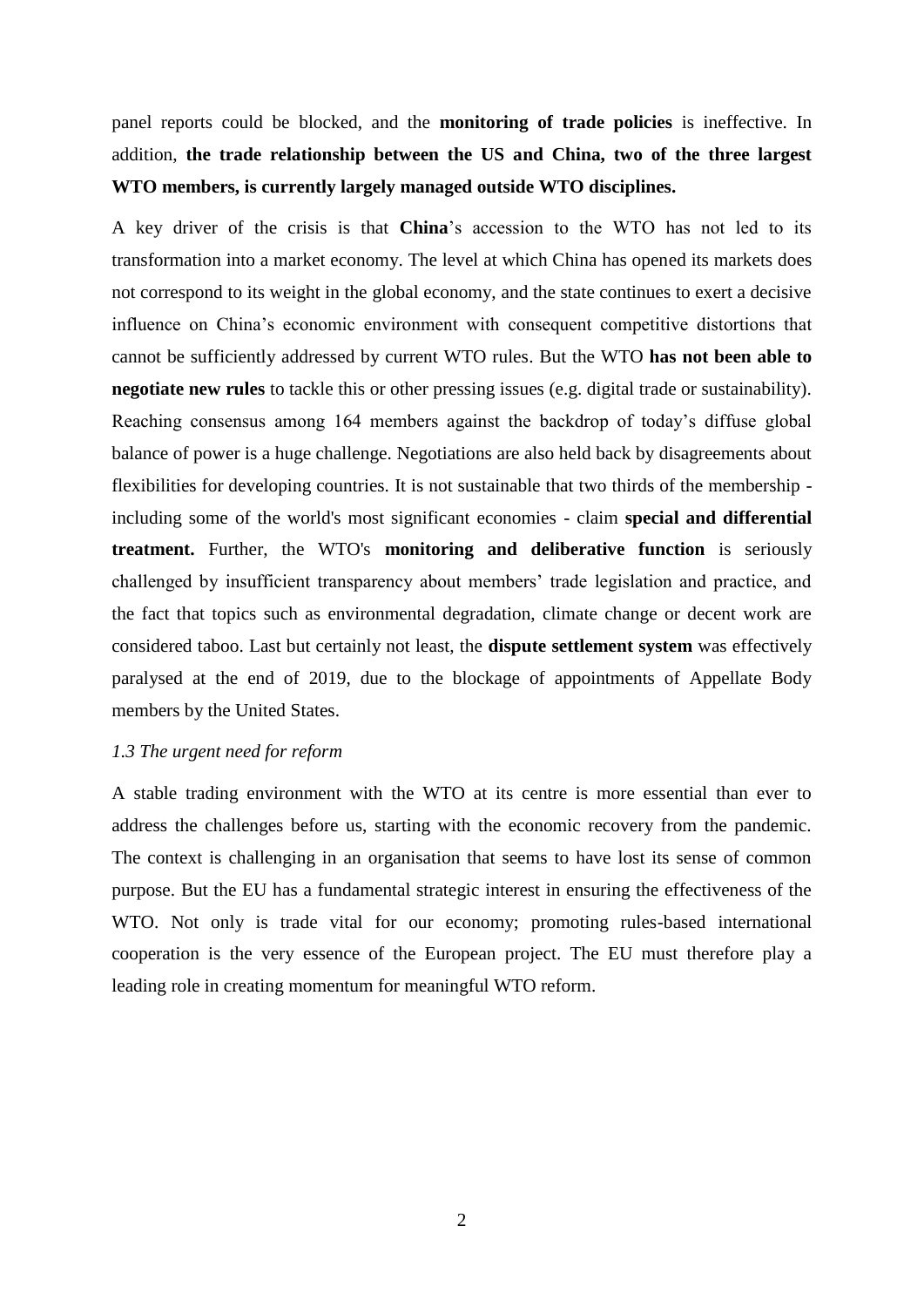# **2. Restoring trust and a sense of common purpose: the WTO's contribution to sustainable development**

The collapse of the Doha Development Agenda in 2008 exemplified the lack of common purpose of the WTO membership. Despite the success in concluding the Trade Facilitation Agreement at the 9<sup>th</sup> WTO Ministerial Conference in Bali and the Decision on agricultural export competition at the  $10<sup>th</sup>$  WTO Ministerial Conference in Nairobi, the WTO membership has become increasingly divided as to what it expects from the WTO. While part of the membership has argued that the 'centrality of development' in the WTO means that there should be a focus on exceptions and flexibilities from agreed and future commitments, another part has grown increasingly frustrated at the failure of progress in WTO negotiations and shifted its attention to bilateral trade agreements. Without a sense of common purpose, it has been extremely difficult to find a way forward for any initiative and to ensure that the WTO evolves in line with the changes in global trade.

However, the vast majority of the membership remains committed to the idea of multilateralism, fully cognizant of the benefits of a rules-based system for global trade and development. The instability of the last few years, the climate and environmental crisis, the increased use of unilateral measures and now the COVID-19 pandemic have led to a clear realisation that the WTO is a vital component of healthy global economic governance but that reform is necessary. The G20 Leaders' statement<sup>4</sup> in Riyadh contains the strongest commitment to reform yet, at the highest political level.

As global challenges proliferate, WTO members should be able to coalesce around the objective of addressing the most pressing problems they face: economic recovery and development, free from competitive distortions, as well as environmental and social sustainability as part of the green transition of economies. Addressing these problems would be in line with the objectives of the UN Sustainable Development Goals (the 'SDGs'), to which all WTO members have committed. Such a focus could offer the sense of common purpose that the WTO has lacked in recent decades and rebuild trust among the membership. It could generate the confidence needed to modernise the WTO rulebook in a manner that is

1

<sup>4</sup> Leaders' Declaration G20 Riyadh Summit November 21 - 22, 2020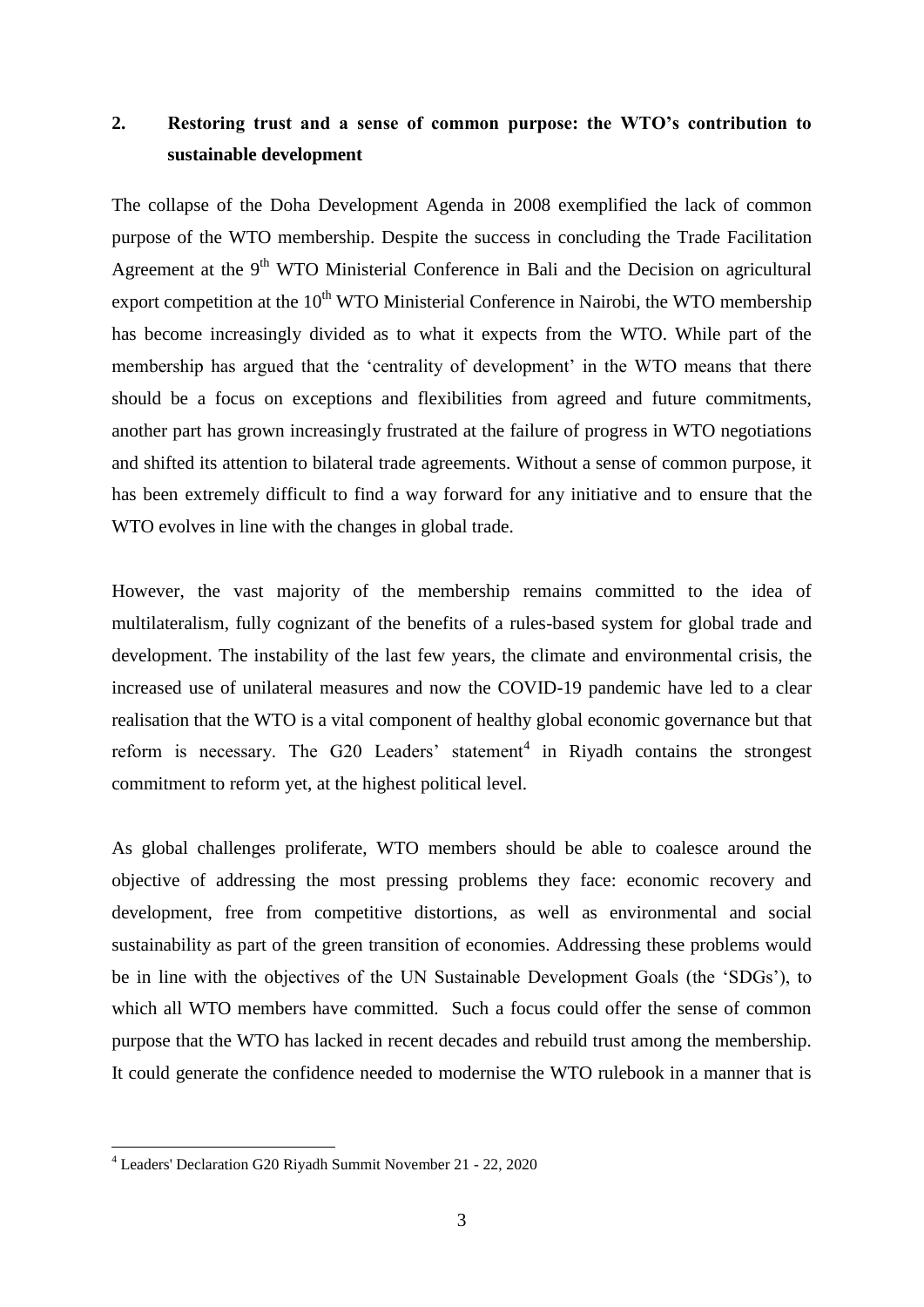responsive to the challenges of digitalisation and greening, as well as preventing and defusing conflicts caused by trade-distorting state intervention in the economy.

#### *2.1 Restoring a sense of common purpose to the WTO: focus on sustainable development*

This effort to restore a sense of common purpose must proceed incrementally, starting with short-term confidence-building measures. Concluding the **fisheries subsidies negotiations** would be an important step towards solidifying the WTO's contribution to sustainability. This agreement is of importance not only as the first multilateral agreement in years, but also as the first agreement with implementation of an SDG as its core (SDG 14.6). This will not be a straightforward task given the gaps between WTO members' positions and the challenges of finding consensus in multilateral negotiations (in good part because of the issue of special and differential treatment mentioned above), but the negotiations are at a more advanced stage than they have been in their long history. With sufficient political will, there is scope for an agreement in advance of the  $12<sup>th</sup>$  WTO Ministerial Conference ('MC12').

The EU has presented together with the Ottawa Group<sup>5</sup> a **trade and health initiative** covering disciplines on export restrictions and a number of trade facilitating measures and steps to facilitate transparency. The EU will continue to work with its partners and the new Director-General to ensure that the trading system is responsive to the challenges raised by the pandemic, including as regards the implementation of flexibilities available under the TRIPS agreement.

Many SDGs relate to **protection of the environment**. The paramount importance of protecting the environment was already recognised at the time of the WTO's creation, by the establishment of a Committee on Trade and Environment to foster deliberation and common action. The current need for trade policy to be responsive to climate and environmental challenges is if anything more critical today, something which is supported by many WTO members. Contrary to fears expressed when the WTO was created, no country has been forced to lower its desired level of health or environmental protection because of a ruling of the WTO dispute settlement system. Going forward, the EU will support in international discussions on trade and environment issues an interpretation of relevant WTO provisions

<u>.</u>

<sup>5</sup> The Ottawa Group participants are: Australia, Brazil, Canada, Chile, the European Union, Japan, Kenya, South Korea, Mexico, New Zealand, Norway, Singapore and Switzerland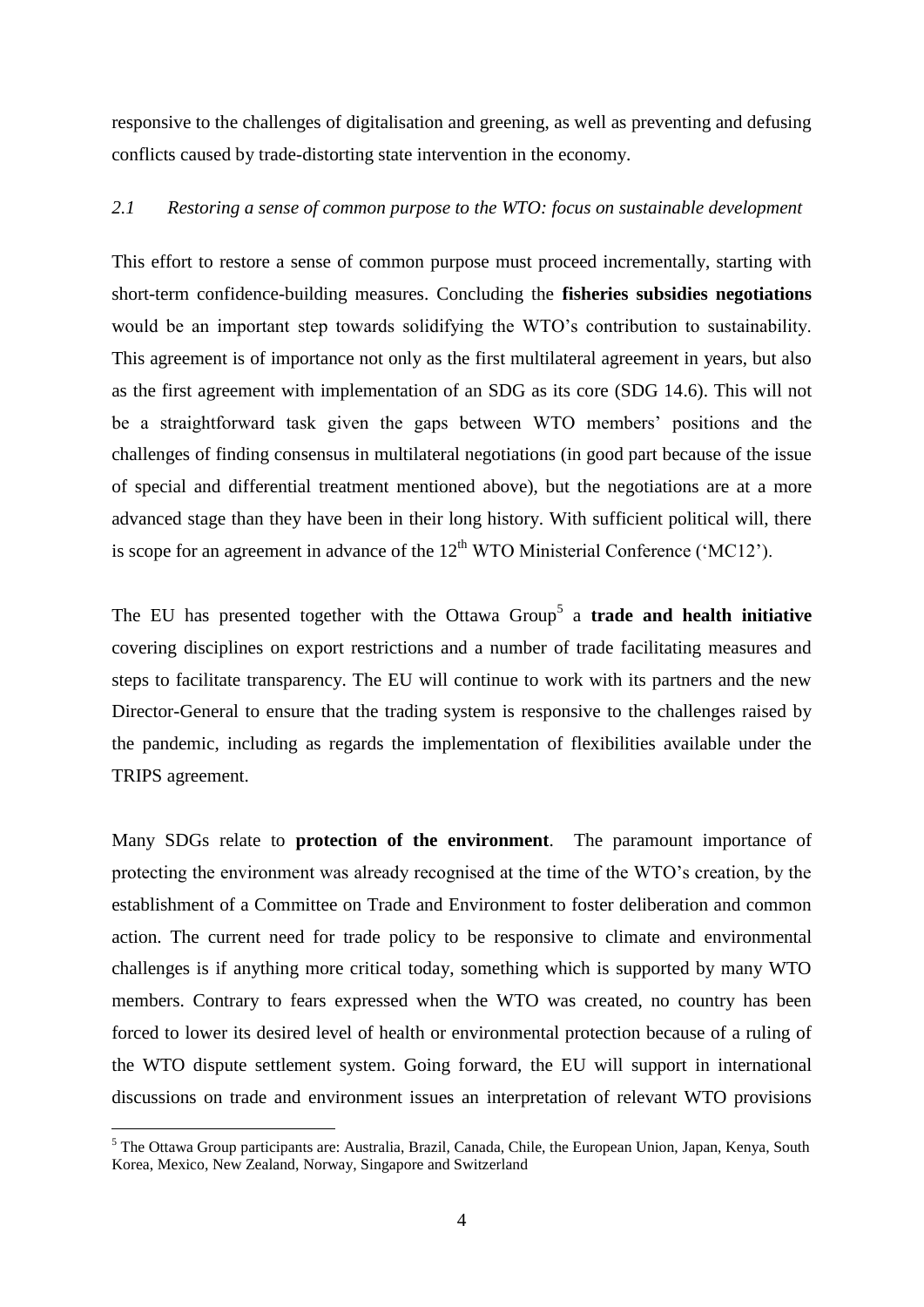that recognise the right of Members to provide effective responses to global environmental challenges, notably climate change and the protection of biodiversity.

The European Union views sustainability as part of the necessary green transition of economies, which will need to be reflected in the WTO's work across the board. We will soon present an initiative on **trade and climate** in the WTO. Initial reflections, presented in a non-paper<sup>6</sup> shared with WTO members and stakeholders, centre on a range of building blocks, including the liberalisation of selected goods and services; transparency (including on carbon border adjustment measures), information exchange and analysis as a first step to develop disciplines on fossil fuel subsidies; greening aid for trade; and strengthening the WTO's institutional framework dealing with trade and environment issues. In addition, the EU is also working with other WTO members in pursuing parallel environmental initiatives relating to the circular economy (including plastics).

The WTO also has a role to play in helping to implement the SDGs on decent work and gender equality, which are of utmost importance both outside the EU but also within the EU. As regards decent work, the WTO should foster analysis and exchange of experiences as to how trade policies can contribute to social development, how stronger protection of workers' rights benefits growth and development, and how to ensure that – both within and outside the EU - the benefits of trade liberalisation reach all workers and vulnerable communities. This action could be supported through further and more active cooperation between the WTO and the International Labour Organization. The EU should work with partners to further integrate this social dimension of globalisation into the work of the WTO. As regards gender equality, the EU should pursue a leading role in raising awareness of the importance of ensuring that a gender perspective is a mainstream part of trade policy, through initiatives such as the Buenos Aires Declaration on Trade and Women's Economic Empowerment.

<u>.</u>

<sup>6</sup> [https://trade.ec.europa.eu/doclib/docs/2020/november/tradoc\\_159117.pdf](https://trade.ec.europa.eu/doclib/docs/2020/november/tradoc_159117.pdf)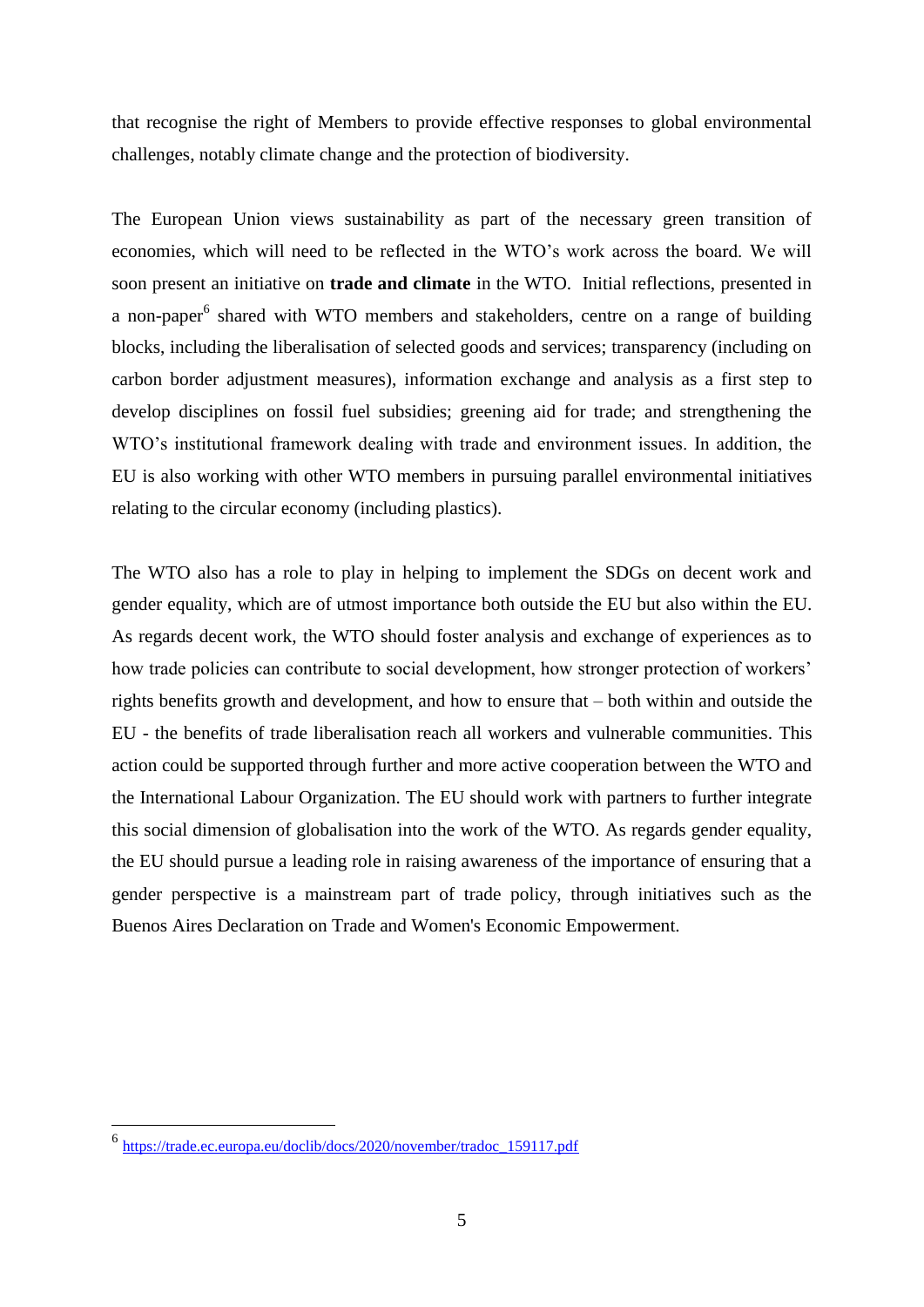# *2.2 How trade can contribute to development: the need for a forward-looking approach to special and differential treatment.*

One of the founding objectives of the WTO is to ensure that developing countries, and especially the least developed among them, secure a share of the benefits of international trade commensurate with the needs of their economic development. 'Special and differential treatment' (SDT) is meant to enable developing countries to make the best use of the opportunities for development that WTO membership offers.

The EU is a strong supporter of SDT but believes its use must be guided by the underlying economic reality that trade is a driver of development, rather than a threat. Those developing economies that have seen the most consistent growth are those that have focused their efforts on integrating into the global economy and progressively opening their markets to greater competition. The great development challenge for the WTO is how the Organization can effectively assist the efforts of those developing countries that are not yet sufficiently integrated into the global economy.

Restoring the credibility of the WTO as a negotiating forum also requires a new approach to SDT. Such an approach should combine a more targeted focus on how to support integration into the trading system, along with greater differentiation between developing countries, based on identified needs. These needs include the capacity constraints of small public administrations. It is only by focusing on how to facilitate the capacity of countries to assume commitments that foster integration in the global economy that the WTO can effectively contribute to development.

In terms of process, an 'agreement-by-agreement' approach appears to be the most likely to deliver real progress on SDT. While it would be desirable that all WTO members agreed on crosscutting criteria for SDT, it is more realistic to try to find convergence in specific negotiations. Still, the EU's approach will be guided by some overall considerations. The EU would strongly support SDT provisions that effectively respond to the capacity constraints of the vast majority of developing countries. At the same time, the EU expects full commitments in ongoing negotiations and future agreements from a) OECD members (including OECD accession candidates); b) countries classified as 'high income' by the World Bank; and c) countries that represent a sufficiently high share of global exports in general or in the sectors concerned by a particular negotiation. Due to its weight in the system, China should lead by example and not claim SDT in any ongoing negotiation.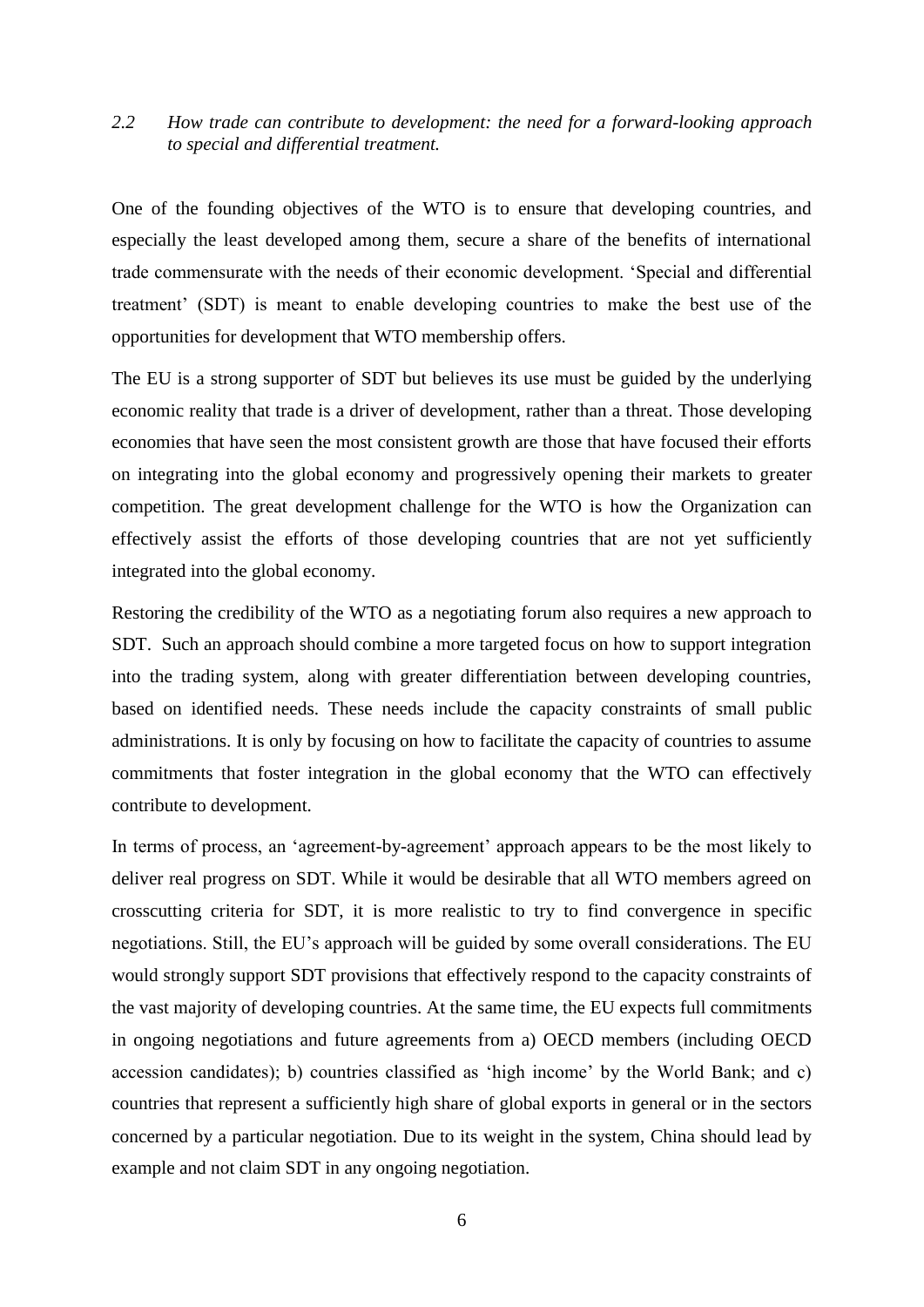# **3. Restoring a fully functioning WTO dispute settlement system with a reformed Appellate Body**

Binding dispute settlement is not only critical to protect the interests of WTO members against measures that limit market access rights. It also provides the stability for companies to be able to invest and export in the knowledge that rules will be respected and that there are remedies in case of breach. It protects big and small WTO members alike against unilateral actions and prevents trade disputes escalating into political conflicts. While certain aspects of the Appellate Body's operation and jurisprudence have been criticised, it is also important to recognise that the Appellate Body has greatly enhanced legitimacy and predictability of the dispute settlement system, including through its careful attention to the protection of the right of WTO members to regulate for health, environmental or other legitimate policy objectives.

The most urgent of WTO reforms is finding an agreed basis to restore a functioning dispute settlement system and to proceed to the appointment of the members of the Appellate Body. This task should be addressed as a priority and not be linked to the others aspects of WTO reform. In the absence of a functioning dispute settlement system, it is difficult to see what could be the motivation for countries to modernise and fill gaps in the rules.

The United States has raised a number of valid concerns about certain adjudicative approaches of the Appellate Body as well as about specific rulings in certain cases. The European Union agrees that adjudicators should exercise judicial economy and are not bound by "precedent" but should take into account previous rulings to the extent they find them relevant in the dispute they have before them. In the WTO dispute settlement system, the panels are the triers of fact, and the role of the Appellate Body should be strictly limited to addressing legal issues raised on appeal to the extent this is necessary to resolve a dispute. The independence of panels and of the Appellate Body is essential so that cases are decided exclusively on their merits. This is compatible with a strengthening of accountability to Members as regards the fulfilment of its duties. Mandatory timelines should be strictly respected both at the Panel and Appellate Body stage of disputes – justice delayed is justice denied – and appropriate measures should be adopted in order to make this possible. The European Union therefore agrees that a meaningful reform is needed. Such reform should maintain the negative consensus rule, the independence of the Appellate Body and the central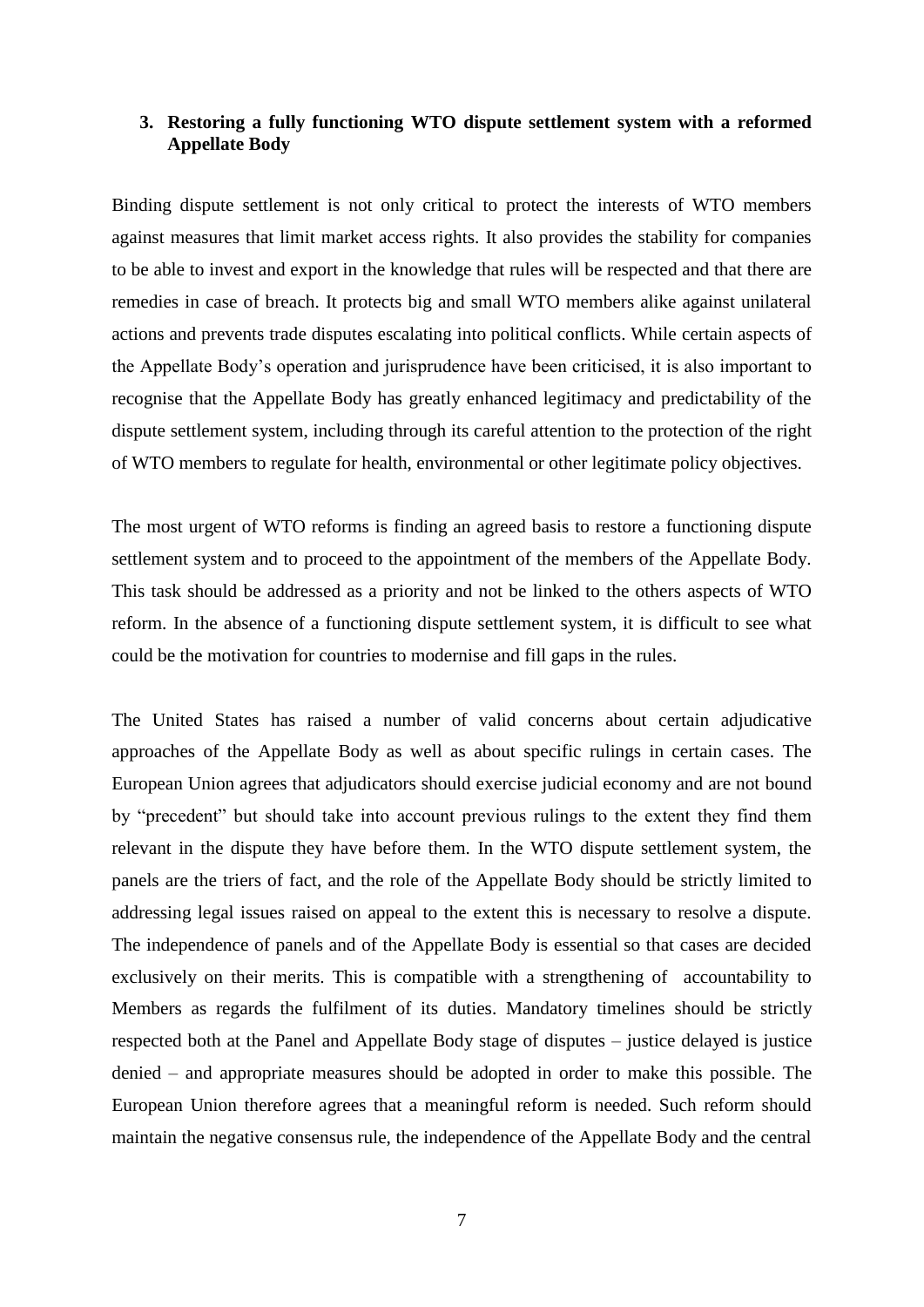role of dispute settlement in providing security and predictability to the multilateral trading system.

In particular, while many of the issues above are reflected in principles developed in the Informal Process on matters related to the functioning of the Appellate Body led by the Chairman of the Dispute Settlement Body, the EU is open to consider how to give them a stronger legal formulation, as well as to consider additional improvements. An early signal by the United States of their readiness to enter into good faith negotiations to find a multilateral agreement on dispute settlement reforms would greatly enhance confidence and should enable reaching an agreement to restore binding dispute settlement and a functioning Appellate Body.

#### **4. Towards a more effective negotiating function**

At the heart of the crisis in the WTO lies the failure of its negotiating function. WTO reform should aim at restoring the effectiveness and credibility of the WTO as a forum for the negotiation of trade rules and further liberalisation. WTO rules need to be brought into line with the economic and trade realities of the  $21<sup>st</sup>$  century. On substance, the priority should be to modernise the rules of the WTO on e-commerce, investment facilitation, services domestic regulation and on the role of the state in the economy, including on subsidies. Once rules are modernised, consideration could also be given to advancing liberalisation on goods and services in a manner that ensures a better balance of commitments. As regards the method for negotiations, a single undertaking approach has failed to deliver and progress can be best achieved through different processes, in particular open, plurilateral agreements. In parallel to substantive negotiations, WTO members should reflect on ways of better integrating plurilateral agreements into the WTO framework.

### *4.1 Modernising WTO rules*

### *A. Establishing new rules on digital trade, services and investment*

Negotiations with broad participation are ongoing on services domestic regulation, ecommerce and investment facilitation. All three negotiations are essential to make the rules of international trade responsive to the digital transformation of the economy, the growing importance of services and the need to facilitate investment as a key for development.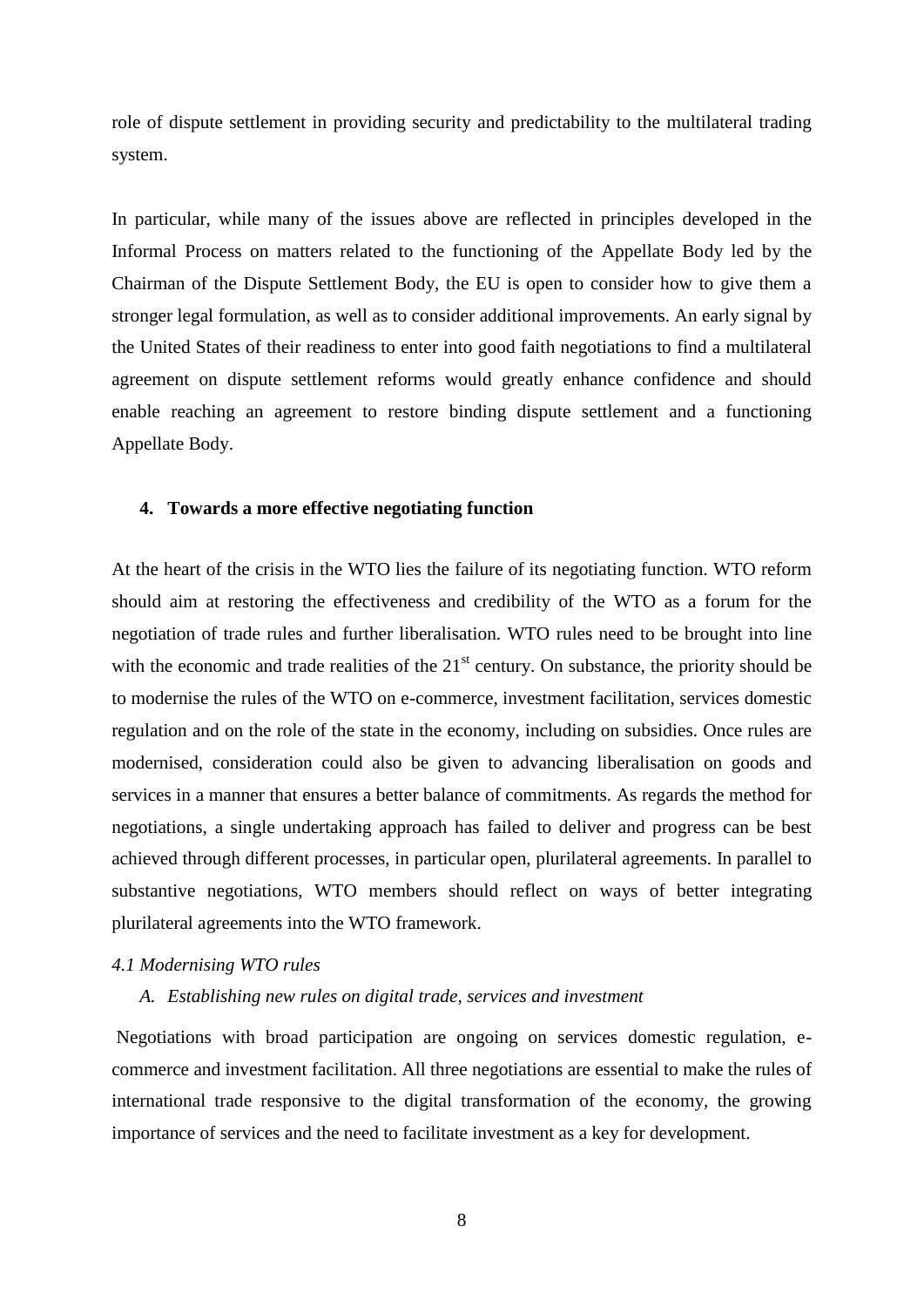The EU is fully committed to these negotiations. MC12 provides an opportunity to record substantial progress on the e-commerce and investment facilitation initiatives and to conclude an agreement on services domestic regulation. Concluding negotiations on ambitious and inclusive agreements in these three areas is critical to demonstrate the relevance of the WTO to the main drivers for the expansion of trade and investment in the  $21<sup>st</sup>$  century and to facilitate the integration of developing countries in global value chains. It would also avoid fragmentation of the global trading system if such issues can only be tackled in bilateral agreements or in plurilateral agreements outside the WTO framework.

# *B. Establishing new rules to avoid competitive distortions due to state intervention in the economy - competitive neutrality*

The rules of the WTO are not sufficiently effective in tackling the negative spillovers of state intervention in the economy. This is particularly true when state intervention distorts competition in the home market or even in global markets. The frequent lack of transparency in such interventions further aggravates the problem. The issue is not the role of the state as such. Public intervention may be needed to achieve legitimate goals, and the WTO should accommodate different degrees of public ownership in the economy. Rather, the issue is to effectively counter those interventions that have negative spillover effects, distorting competition by favouring domestic firms, goods or services vis-à-vis foreign ones, limiting access to markets or having an impact in global markets.

New rules on industrial subsidies are essential to counter the negative effects of heavy subsidisation on international trade, which can generate distortions of competition in both traditional sectors and new technologies. Subsidies may also result in excess capacities. An important objective of stricter rules would be to arrive at significantly greater transparency and identify additional categories of prohibited subsidies, as well as categories of subsidies presumed to be injurious. Together with discussions on such 'red' and 'amber' boxes, there should also be consideration of a 'green box' that includes those subsidies that support legitimate public goals while having minimal distortive impact on trade. This would particularly be the case of certain types of environmental and R&D subsidies, provided they are subject to full transparency and agreed disciplines.

State-owned enterprises (SOEs) are, in a number of countries, an instrument through which the state decisively influences the economy, sometimes with market-distortive effects. However, the importance of SOEs is not yet matched with sufficient disciplines to capture any market-distorting behaviour. New international SOE rules should focus on the behaviour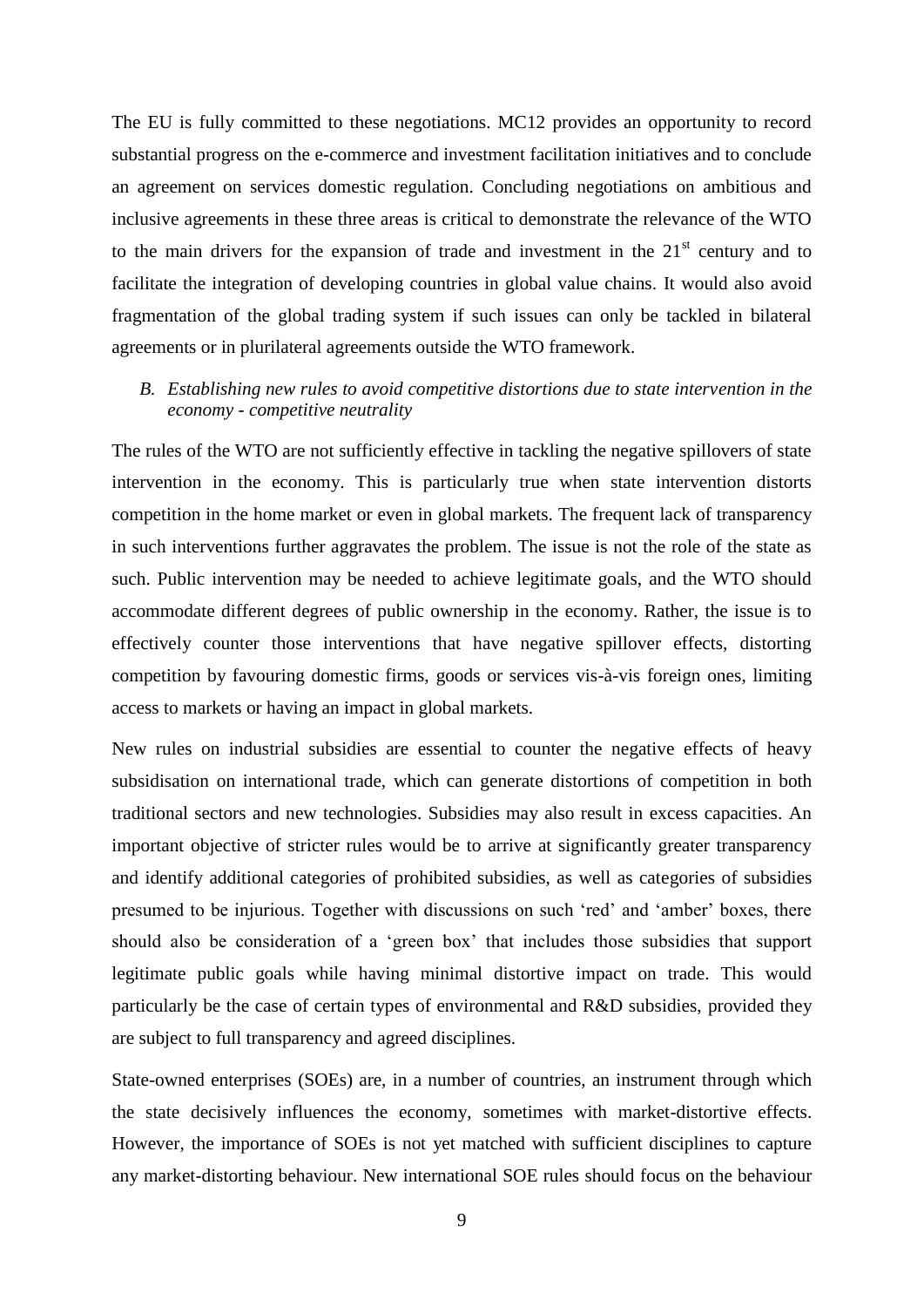of SOEs in their commercial activities, in line with the disciplines already agreed in several free trade and investment agreements.

Apart from industrial subsidies and SOE disciplines, there is a need to reflect on what other elements could be part of new WTO rules aiming at ensuring the principle of "competitive neutrality" and promoting a level playing field. This should include, for instance, strong rules against practices forcing companies to transfer innovation and technology to the state or to their competitors (forced technology transfers) and rules to ensure that domestic regulation is transparent and pro-competition. The overall aim should be that any state intervention in the economy is done in full transparency and does not distort competition to favour certain firms. The EU intends to further discuss these issues first through its trilateral cooperation with the US and Japan but also with any interested WTO member, with a view to start work on developing WTO rules to effectively respond to competitive distortions.

#### *C. Addressing imbalances between members' market access commitments*

Market access commitments have not been updated since the conclusion of the Uruguay Round and are increasingly disconnected from the economic realities of the  $21<sup>st</sup>$  century. The current structure of WTO market access commitments in goods and services does not correspond to the actual level of openness of many countries and fails to reflect the significant changes in weight of certain major trading nations in the world economy (e.g. China).

While ensuring a better structure of overall tariff commitments is important, the primary focus of any WTO reform effort should be to modernise rules on competitive neutrality: subsidies, SOEs, forced technology transfers and domestic regulation. When subsidies are artificially lowering the prices of goods, SOEs are abusing their dominant position in a market or firms are being forced to share their technology with their competitors, lowering tariffs will not correct the imbalances among members. Nevertheless, in the short to medium term, and in order to further build confidence within the system, the EU supports sectoral initiatives where liberalisation has broader benefits, as is the case for the liberalisation of tariffs on health and selected climate-mitigation goods or the liberalisation of environmental services.

As for trade in services, the priority should be to conclude negotiations on rules for the digital economy. Once those negotiations are concluded, consideration could be given to launching negotiations on services. Such negotiations should be open to the participation of interested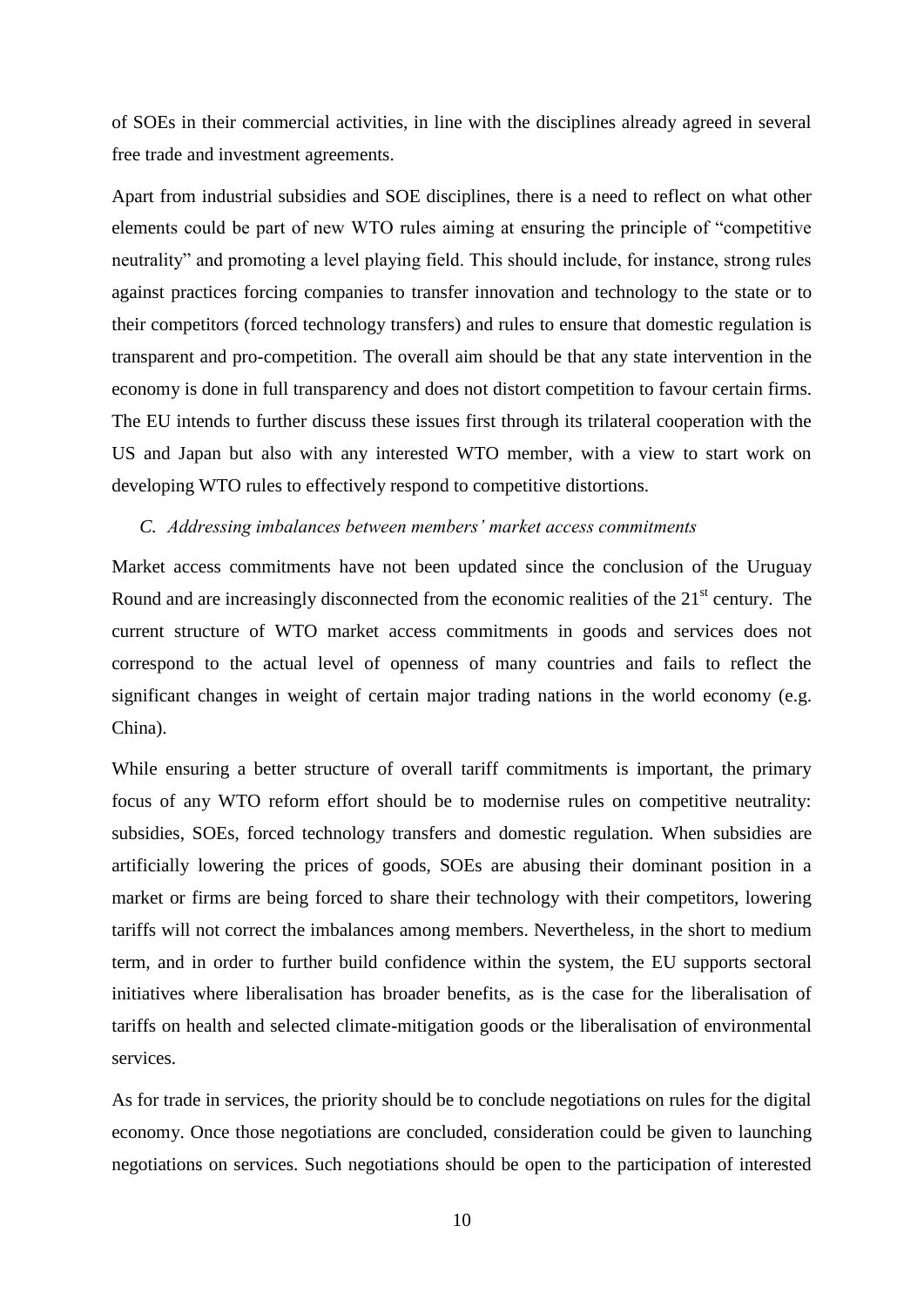WTO members and be anchored in the WTO, while building upon the progress made in the Trade in Services Agreement negotiations.

#### *D. The contribution of agriculture*

Restoring the credibility of the WTO as a negotiating forum would also require the membership to tackle **agricultural negotiations**, which remain largely blocked despite the positive outcome at the Ministerial Conference in Nairobi. Agriculture remains an important – even core – interest for much of the WTO membership and the lack of progress risks to negatively affect the wider WTO reform agenda.

Commitments on domestic support in the agriculture sector should be the priority of negotiations, considering the proliferation of trade distorting policies and measures. In order to be successful, however, such negotiations would require contributions from all, or at least all major, members. Looking forward, the EU is in favour of a substantial reduction in tradedistorting domestic support. The EU has reformed its agricultural policy over the last 30 years, moving away from trade-distorting to non-trade-distorting support. Other WTO members have yet to undertake similar reforms.

Reviving negotiations on agricultural market access, whether in relation to tariff reductions or other elements, does not seem likely for the time being. These form part of a wider set of market access negotiations including industrial goods, where the conditions for balance do not seem to be present.

Negotiations in the short term should thus focus on the issues which have gained importance in the pandemic and where there is some scope for convergence. The EU will focus on export restrictions and transparency improvements for the  $12<sup>th</sup>$  Ministerial Conference.

Finally, there is a need to mainstream environmental sustainability aspects in the agricultural negotiations in line with the necessity of the green transition of economies.

#### *4.2 Integrating open plurilateral agreements in the WTO*

Although the WTO cannot regain its credibility and effectiveness without modernising its rules, it is abundantly clear after 25 years that such modernisation cannot be achieved through multilateral agreements based on a single undertaking. In parallel, a great number of bilateral or regional trade agreements are being negotiated, including on issues for which the WTO has so far failed to produce multilateral outcomes, for example on digital trade or on stateowned enterprises. The most positive development in recent years has been the interest of a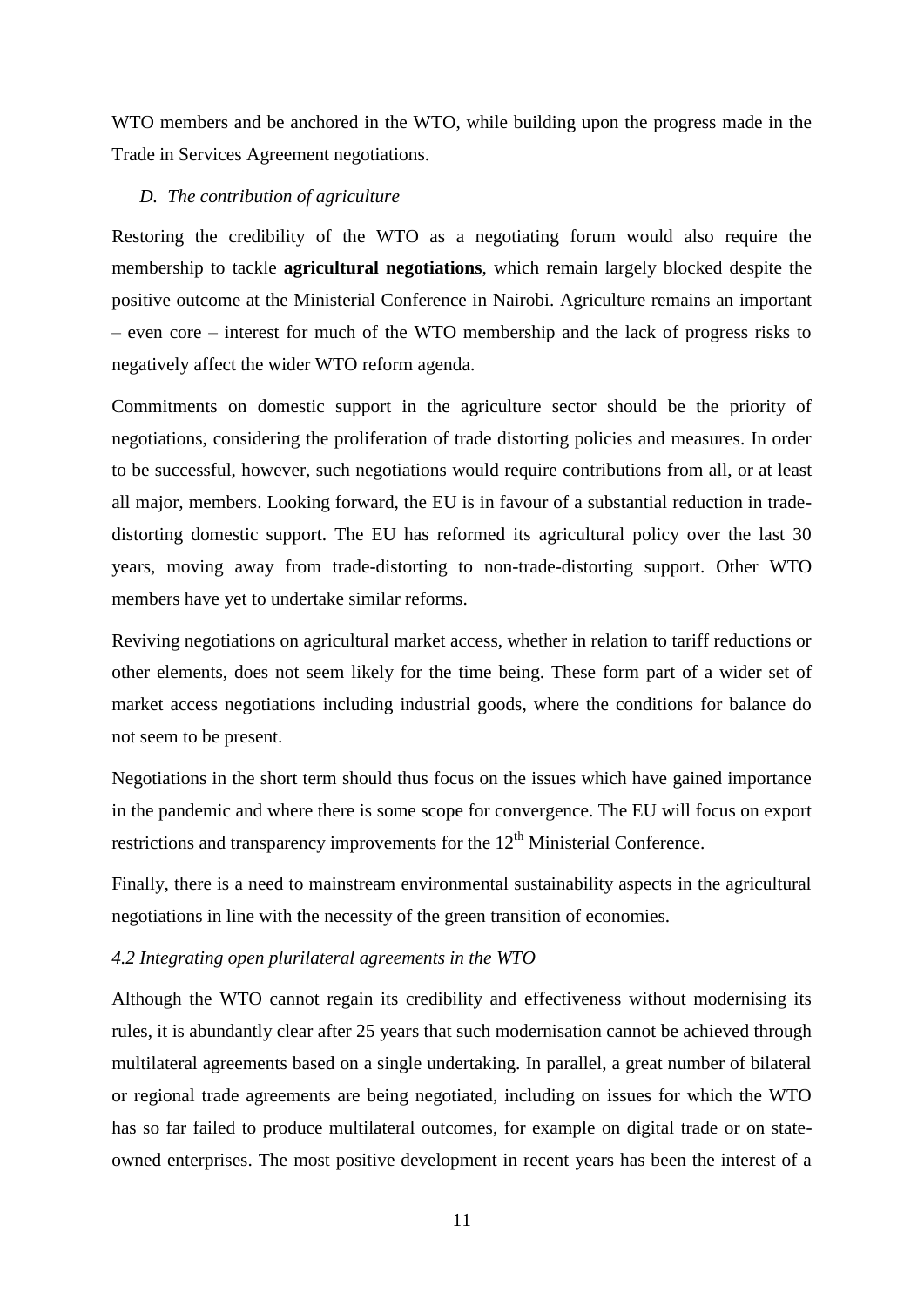growing number of countries to develop such rules in the WTO framework through open, plurilateral negotiations. If no effective formula is found to integrate plurilateral agreements in the WTO, there would be no other option than developing such rules outside the WTO framework.

The WTO Agreement provides for plurilateral agreements to be incorporated into the legal architecture of the WTO in Article X:9, whereby the Ministerial Conference may decide by consensus to add trade agreements concluded by a group of WTO members to the list of WTO plurilateral agreements in Annex 4. However, Article X:9 has not been used since the WTO's establishment. Reaching consensus on adding a plurilateral initiative to Annex 4 has been perceived to be an insurmountable difficulty, even if the rights of non-participants were not diminished by the plurilateral commitments taken by a group of WTO members. The methodology used to integrate plurilateral agreements in the WTO architecture so far has been for every participant to incorporate the additional commitments unilaterally into their schedule of commitments, as was done for the Understanding in Financial Services Commitments and the Reference Paper on Telecommunications. However, this has its drawbacks. Not every additional commitment fits neatly into a schedule of commitments. In addition, non-participants could bring dispute settlement proceedings against a participant for breach of these additional commitments, even if they, as non-participants, are not bound by such commitments.

Meaningful WTO reform will have to recognise this reality and the Commission will call for a reflection on how to create an easier path for plurilateral agreements to be integrated in the multilateral architecture. The EU would favour an inclusive approach to open, plurilateral agreements that facilitates participation by developing countries and allows them to decide whether they wish to join the agreement, leaving the door open for them to join in the future. That is not to say that the WTO should accommodate all plurilaterals. Discussions could identify certain principles that plurilaterals should comply with in order to be incorporated into the WTO framework. These principles could relate to openness to participation and future accession by any WTO member, facilitation of the participation of developing countries, transparency of the negotiating process, as well as means of protecting the existing rights of non-participants while avoiding free-riding.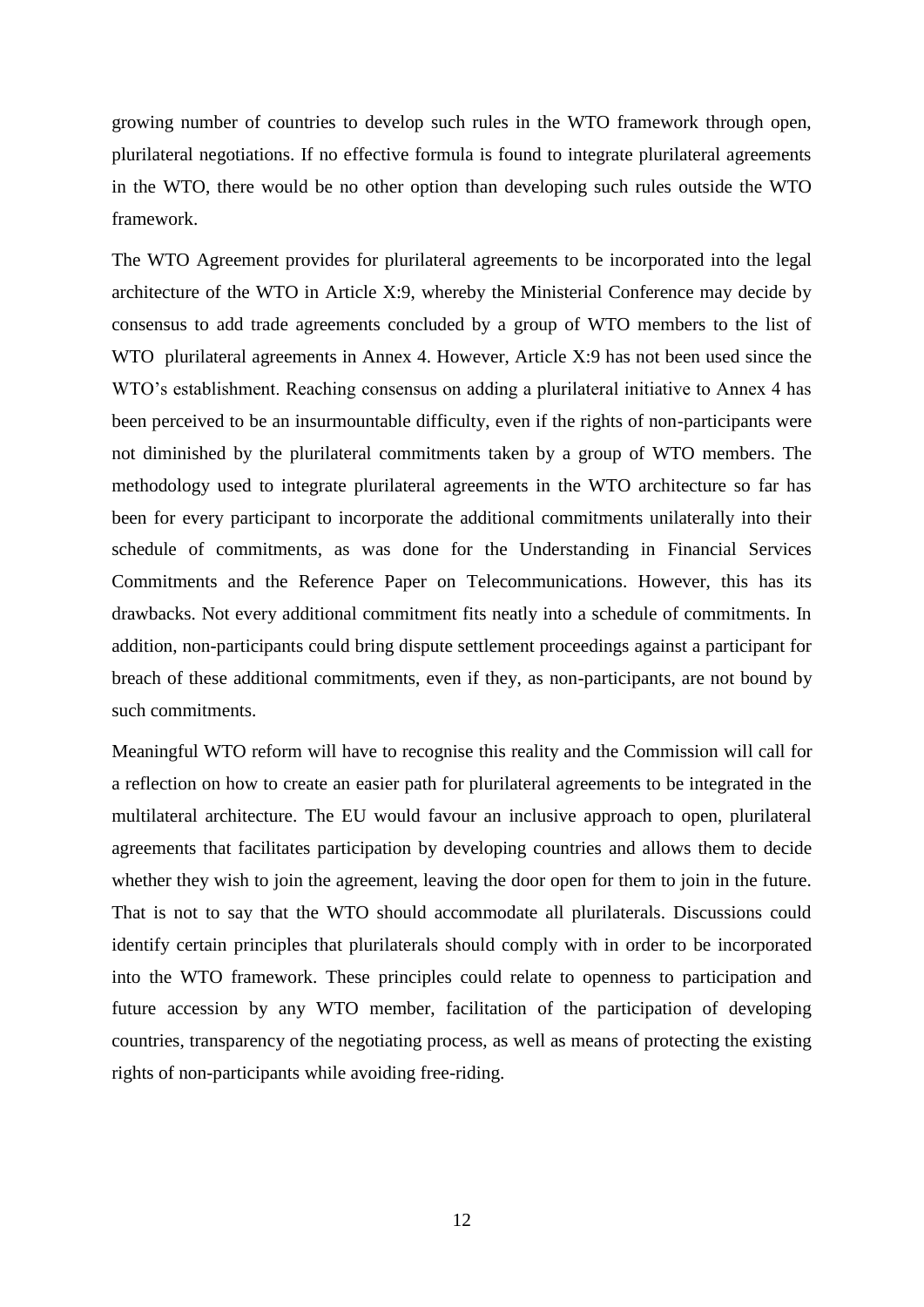## **5. Improving the functioning of the WTO system**

## *5.1 Reinforcing the monitoring and deliberative functions of the WTO*

Work in the regular WTO councils and committees plays an essential role in safeguarding the rules-based multilateral trading system by, inter alia, conducting day-to-day technical business, monitoring members' trade policies, addressing trade concerns and giving members a place to deliberate on trade developments. With virtually no outcomes in rule-making in recent years and a paralysed dispute settlement system, effective monitoring and policy deliberations are ever more important to maintain the WTO as a credible basis for trade relationships. Unfortunately, a number of ineffective procedures, gaps in compliance with transparency obligations and widespread lack of trust often make effective engagement difficult.

Over the past years, the EU has been working towards improvements, in particular in the areas of transparency and trade concerns. Together with the US, Japan and other members, the EU made a proposal on improving transparency and compliance with notification obligations in the area of trade in goods. The proposal suggests incentives as well as administrative measures as a response to significant delays in submitting notifications, a long-standing problem affecting transparency. We hope this horizontal contribution will also trigger the necessary discussions on improving transparency in specific areas, such as agriculture. With a different set of members, the EU presented suggestions to improve work in regular WTO bodies in a proposal on guidelines for WTO bodies addressing trade concerns. This proposal aims to facilitate the resolution of trade concerns among members before they escalate to dispute settlement stage or clog up agendas for years. The objective remains to have these proposals adopted at MC12.

Beyond these proposals, further work is needed to improve the WTO monitoring and deliberation functions. While timely compliance with notification obligations is one aspect of transparency, so is the quality of the information provided. Overall, there is a case for more effective monitoring of members' trade policies at the committee-level. This could include having WTO committees explore how to make notification reviews more effective. There could also be scope for considering issues on which the Secretariat should be able to produce monitoring reports that rely on different publicly available sources of information.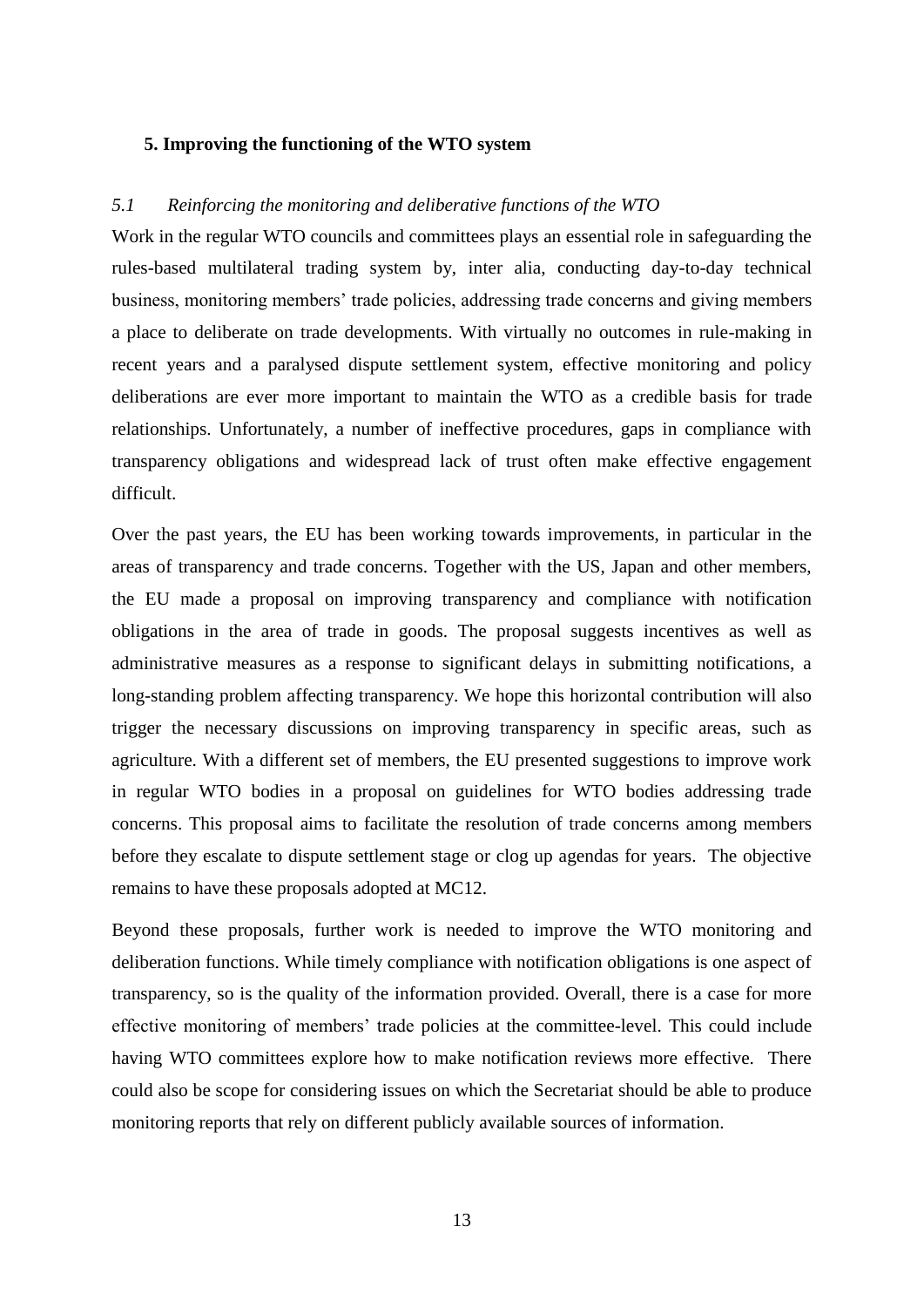It would also be useful to take stock of activities in WTO bodies with a view to identifying which ones need more resources/attention and which ones should be downsized or deactivated. This would allow the WTO to focus resources on those committees that are more actively and efficiently used by members, while other committees could be suspended unless convened upon explicit request by a member (this is already the case for most subsidiary bodies of the Council for Trade in Services). Certain committees could be revitalised by enhancing their contribution to policy deliberations, such as the Committee on Trade and the Environment, for example. Moreover, the role of the General Council to review developments affecting the trading system or to debate studies prepared by the Director-General in cooperation with other international organisations could be enhanced.

# *5.2 The role of the Director-General and the WTO Secretariat*

The appointment of the new Director-General represents an opportunity for a fresh start. For WTO reform to work, the Director-General needs to be involved proactively and visibly. Members can trust and should encourage the Director-General to support them in addressing the key challenges of the WTO. They should actively support her in taking initiatives in the interest of advancing the objectives of the WTO and proposing solutions for deliberation by members. While it is often stressed that members are responsible for setting the agenda of WTO work, such a facilitating role of the Director-General is compatible with the memberdriven nature of the organisation.

The Director-General and the Secretariat in particular can reinforce the monitoring and deliberation functions of the WTO. First, in order to contribute to members' deliberations effectively, the Secretariat should be able to rely on the trust of members for preparing analytical reports on relevant topics and deepening cooperation with other International Organisations, without the need for advance clearing with the membership. Second, transparency on Members' trade policies would benefit from a reinforcement of the monitoring activities of the Secretariat.

While cooperation between the WTO and International Organisations, including UN bodies, works generally well, the Director-General should pursue more targeted cooperation with the objective of jointly contributing towards fulfilling the objectives of the SDGs.

# *5.3 More effective stakeholder engagement: Business and civil society*

Back in 1996, WTO members already recognised "the role NGOs can play to increase the awareness of the public in respect of WTO activities" and agreed "to improve transparency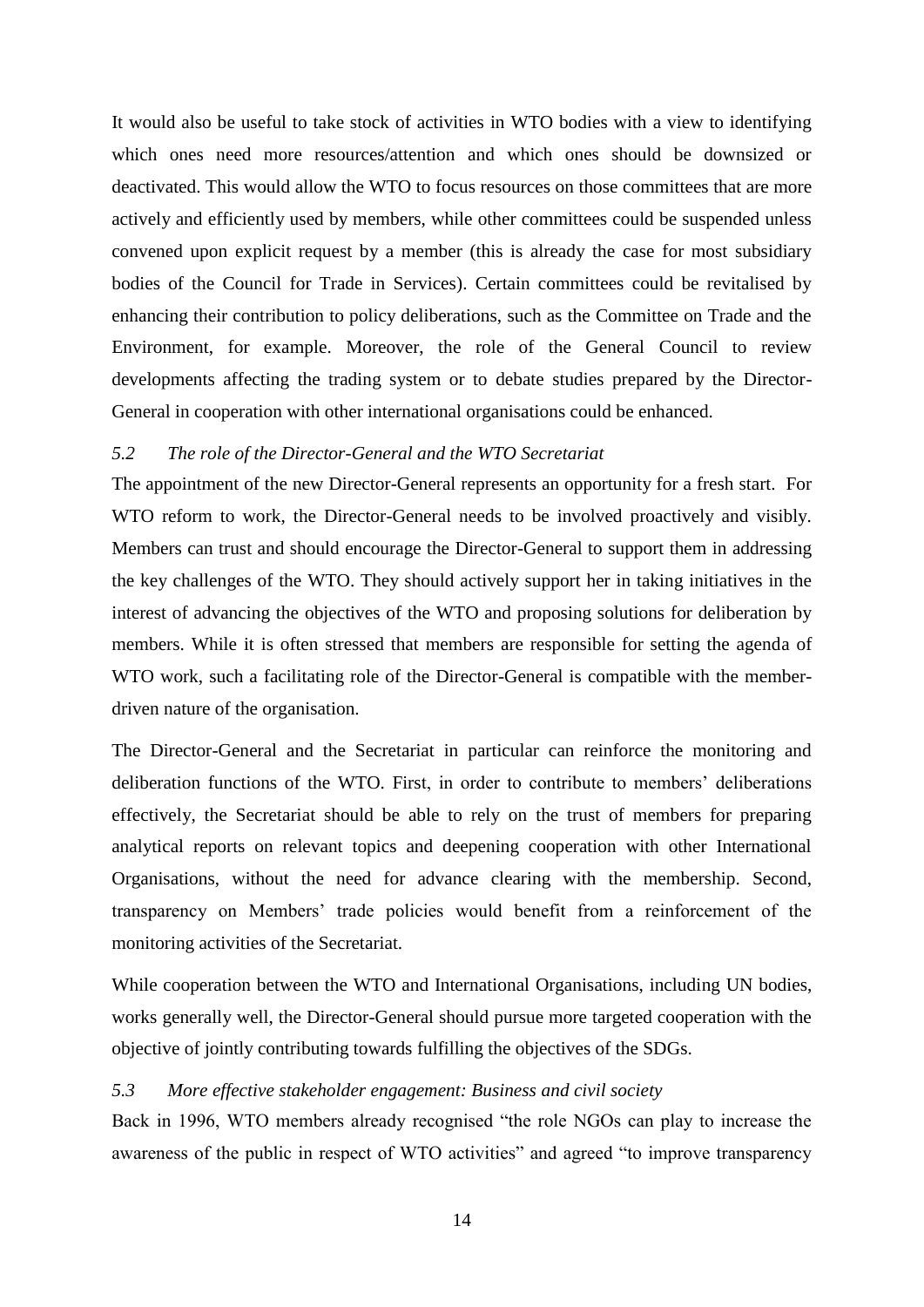and develop communication with NGOs" by tasking the WTO Secretariat to manage direct contacts with civil society. The main channels of engagements are the annual Public Forum, attendance of civil society at Ministerial Conferences, briefings by the Secretariat, as well as the possibility to submit position papers and topical discussions. Business representatives are also involved in topical discussions, as well as the Trade Dialogues series since 2016; a dedicated page within the WTO website gathers information tailored to businesses' interests.

There may be scope to modernise and further develop the modalities for consulting business and civil society with a view to revitalising the involvement of these stakeholders in the trade debate. First, while NGO briefings by the Secretariat are currently reserved for registered NGOs based in and around Geneva, electronic means and virtual platforms would make it possible to broaden attendance to accredited NGOs around the globe, enabling NGOs from developing countries with limited means, in particular, to get involved. Second, a consultative or advisory committee with a balanced selection of business and civil society representatives could be created to gather input from stakeholders on important developments affecting the multilateral trading system and relay them into ongoing negotiations and deliberations. Third, engagement around concrete topics could be reinforced by organising discussions around crosscutting issues related to aspects of sustainable development or regional trade agreements, for example. Fourth, members should examine how to increase transparency by opening meetings or parts thereof to the public, by virtual means.

#### **6. Achieving WTO reform**

#### *6.1 Building alliances to deliver WTO reform*

Delivering on the elements of WTO reform outlined in this Annex will require engagement and buy-in by a significant number of members. Achieving reform necessitates alliancebuilding, avoiding polarisation and the willingness of members to engage in an incremental process that will eventually lead to a compromise. As a major economic power that believes firmly in multilateral rules-based trade, the EU needs to continue to show leadership.

As an example of the EU's working cooperatively with other like-minded partners, the initiative on trade and health was developed through the **Ottawa Group**. Similarly, the EU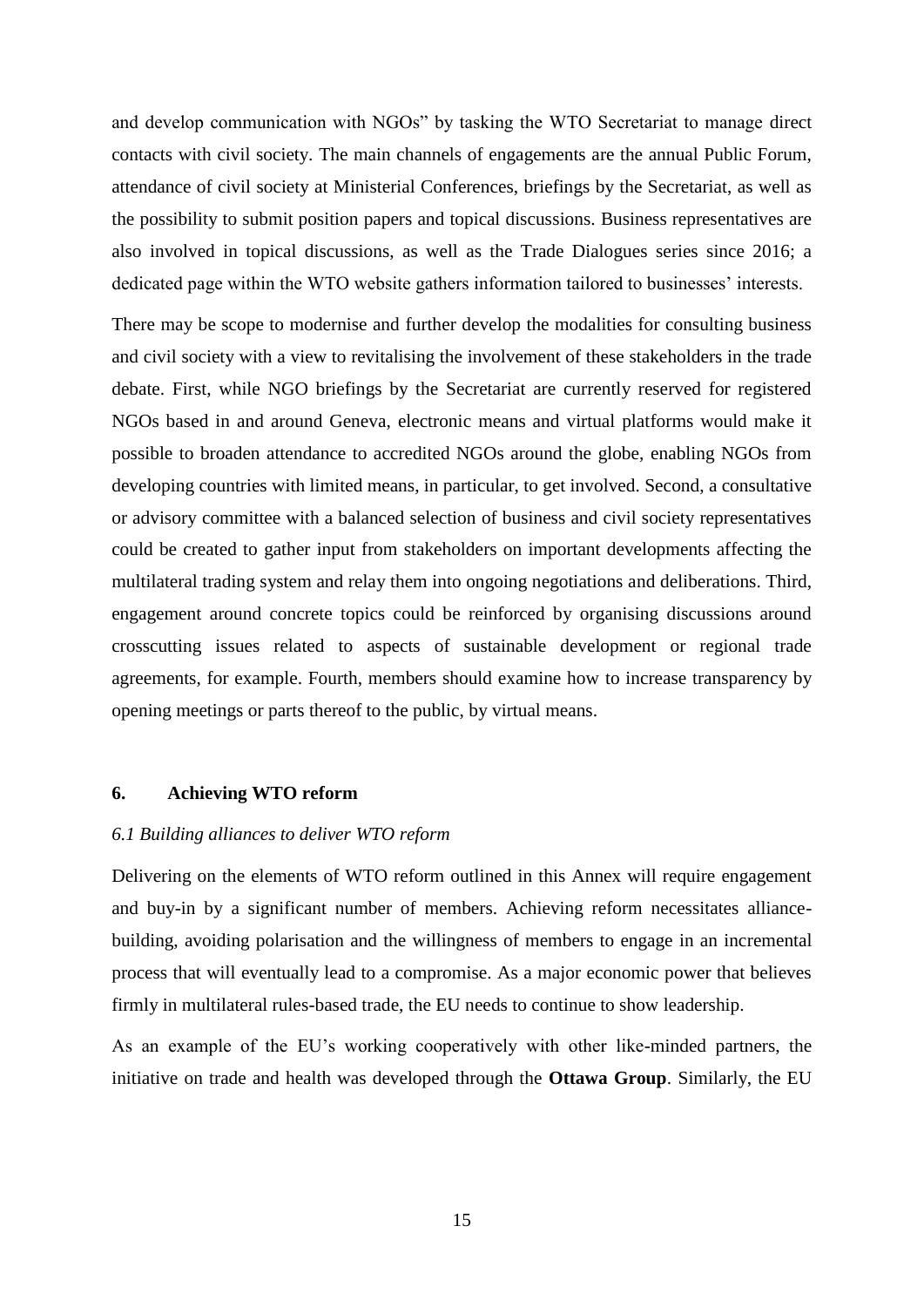has been working with the '**FAST'** (Friends of Advancing Sustainable Trade) Group on how to revitalise WTO work on trade and the environment<sup>7</sup>.

While groups of like-minded countries such as the Ottawa and FAST Groups are important to attract initial support in view of seeking broader engagement by the WTO membership, an essential building block for WTO reform is a high degree of convergence in the reform agenda between the **United States** and the EU. Throughout history, EU-US cooperation has been the main driving force for progress achieved in GATT/WTO negotiations. The EU has cooperated with the US within the framework of the trilateral initiative with **Japan**. The election of a new US President committed to multilateral institutions is an opportunity for close transatlantic cooperation on all aspects of WTO reform, including the reform of WTO dispute settlement. This would be greatly facilitated by an early signal by the new US administration of its intention to fully engage in negotiations to find an agreement on reforms to the Dispute Settlement Understanding and to lift the block on appointments of members of the Appellate Body. In the run-up to MC12, the EU and the US could intensify their engagement on all aspects of WTO reform to seek a maximum of convergence on their respective positions, including possible joint proposals. Work in the trilateral group with Japan should also be intensified with a view to present a joint proposal on how WTO rules could be developed to better address competitive distortions arising from state intervention.

The EU also intends to give a particular priority to engage in a dialogue with **African countries** on the WTO reform agenda. This could include consideration of how to better integrate the SDGs into the work of the WTO, as well as how to ensure that any open, plurilateral initiatives are inclusive and take into account the capacity constraints of developing countries with small administrations. Discussions could also cover the issue of special and differential treatment and how the WTO can support integration through the African Continental Free Trade Area. In this context, the EU remains supportive of the African Union obtaining observer status in the relevant WTO bodies.

The EU will continue to engage in discussions with **China** and **India** on the different aspects of the WTO reform agenda. China's per capita GDP has increased by a factor of 10 since its WTO accession, and China has become the WTO's largest exporter in the course of just two

<u>.</u>

 $<sup>7</sup>$  The initiative has 23-cosponsors – Australia, Canada, Chad, Chile, Costa Rica, the European Union, the</sup> Gambia, Fiji, Iceland, Japan, Korea, Liechtenstein, Maldives, Mexico, Moldova, Montenegro, New Zealand, North Macedonia, Norway, Senegal, Switzerland, Taiwan, Penghu, Kinmen and Matsu and the United Kingdom.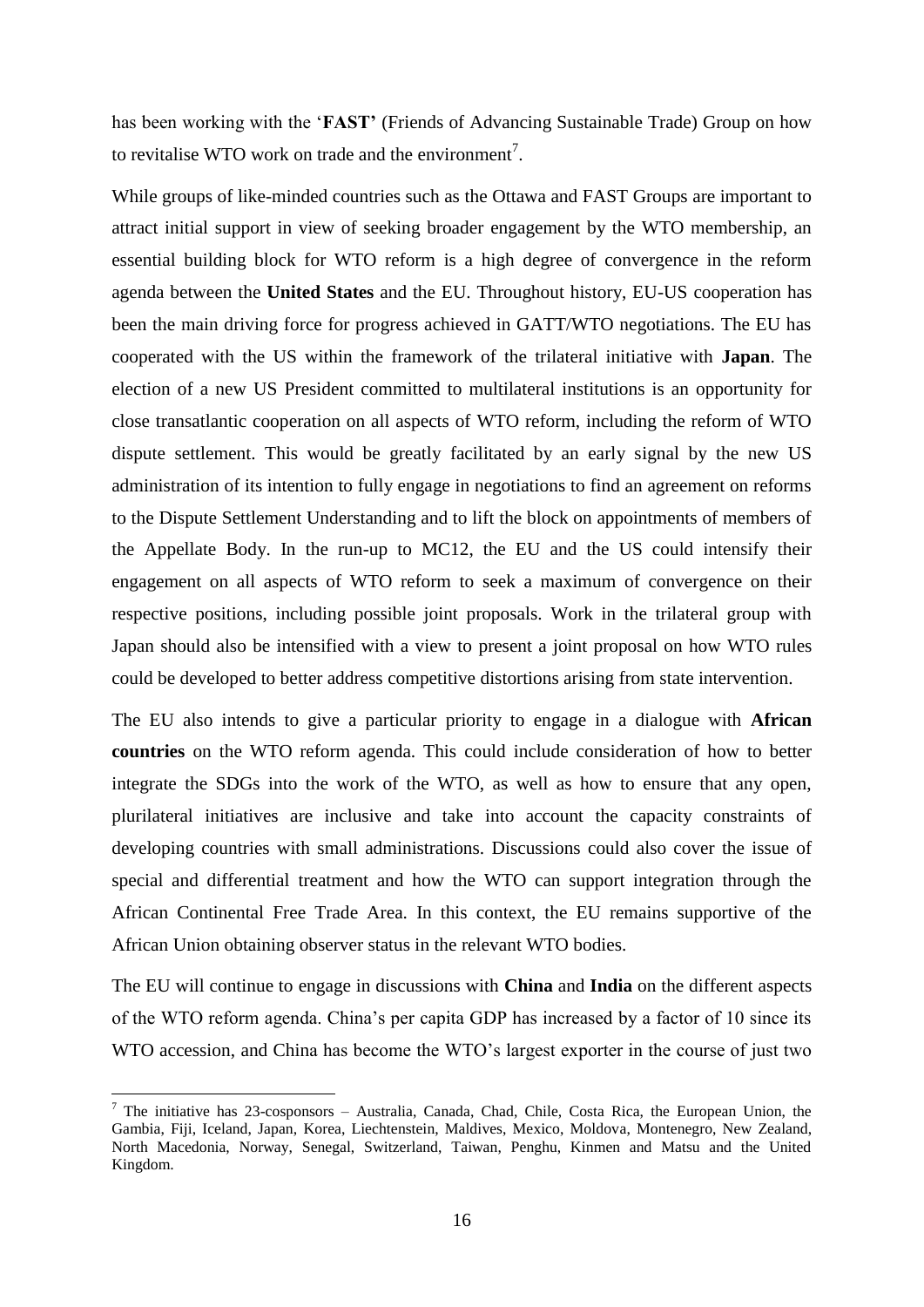decades. Many WTO members are of the view that China's market access and other commitments do not sufficiently reflect its growth, and that further liberalisation by China would confer greater legitimacy on its role in the organisation. India has a highly dynamic economy and is a leading player in the G20, although its overall level of development and competitiveness cannot be compared to that of China. Both countries are indispensable partners for WTO reform discussions. Discussions with China and India should help to better understand our respective perspectives, including on the issues for which progress should be achieved at MC12 and beyond.

# *6.2 What can be achieved by MC12 – the next steps*

The agenda for WTO reform must be ambitious, but it must also be realistic. The different work strands of WTO reform need to be properly sequenced. Not all elements can or should be deployed simultaneously, but rather different components will follow different processes and be brought forward in different configurations – be it multilateral or plurilateral – and with different groups of members. The next WTO Ministerial Conference will be key for the WTO reform process, both in terms of delivering a potential package of outcomes and in launching new processes and areas of work that can serve as a springboard for the reform agenda.

Three areas where work should intensify prior to MC12 are trade and health, fisheries subsidies and the reform of the dispute settlement system.

In addition, the following outcomes could be achieved by MC12:

- 1. An agreement should be reached to reinvigorate WTO work on **trade and environment in view of mainstreaming sustainability issues in the WTO's work**. Ideally, this should be done multilaterally, although certain elements may only be pursued by subgroups of interested WTO members, such as the liberalisation of selected climate-mitigating goods and environmental services.
- 2. Work should be launched amongst interested countries on the development of rules on **competitive neutrality, including modernised rules on industrial subsidies.**
- 3. Substantial progress should be recorded on the plurilateral initiatives on **e-commerce**  and **investment facilitation**. The Joint Statement Initiative on **services domestic regulation** could be concluded at MC12.
- 4. The renewal of the multilateral **e-commerce** and **TRIPS moratoria** should be ensured at MC12.